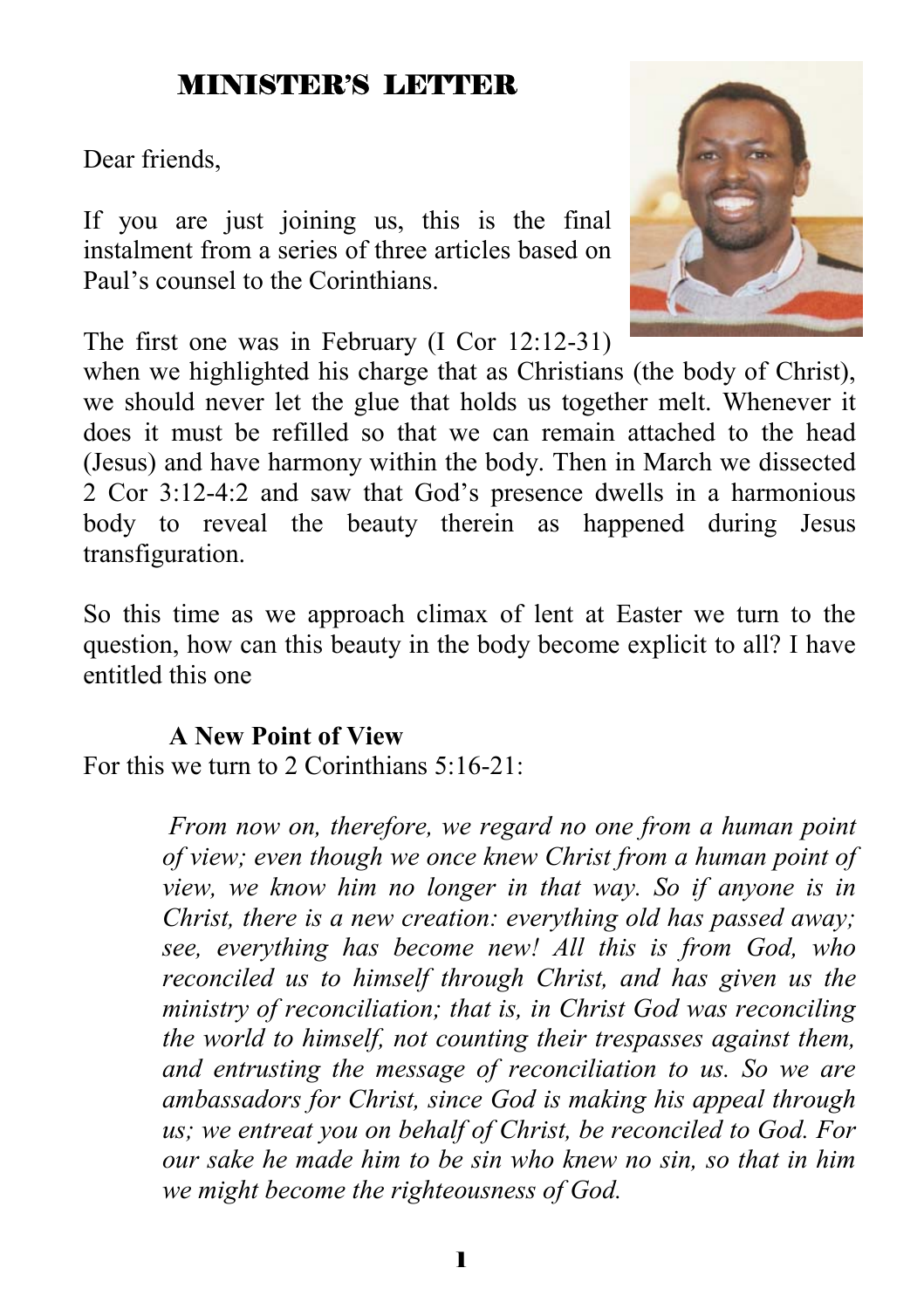#### **It all depends on your perspective**

Firstly, *what are you looking at?* We regard each other from a human point of view, the only view that's within our nature. When we see another person we fill in the categories: gender, race, economic class, appearance, and whether we feel comfortable with them. We use our human perspective to select Students of the Month according to school standards. Employees are chosen as Employees of the Month and as reward receive a parking space close to the front door of the business. Our categories, stereotypes, and prejudices are human points of view. If one person wears a crisp suit and another slovenly sweats, we label them accordingly. In all these examples, we are looking through the eyes of the law, the law that always measures and always judges. That viewpoint can be good if we ask someone to baby-sit our kids and we judge the baby-sitter to be safe and kind, or if we hire someone to work for us and we judge them to be capable, responsible, and honest. But the human point of view always sees through the law. For God has given us the law to guide us and protect us.

Secondly, our *attitude is Look at me!* God's point of view does not matter, at least, for instance, when humans at the supermarkets glare at us as if we were unwanted. So we do what we can to make ourselves look impressive to others: Among teenage boys, some will end up looking tough, some like geeks, and others like nerds. We adults may present a certain image at work or in public places (libraries, banks, salons), but elsewhere we figure we can be crude, rude, or disrespectful. We trespass on the rules of society. We trespass on the law of God (v. 18). We live for ourselves (v. 15), hoping others will view us with respect and like us. We have lost all trust in being the image of God; and, secretly, we believe the image of God is not real to anyone. We fear how we may look to other humans more than we fear how we look to God. Thus our relationship with God is in disrepair. *The bad news: high deficiency of good guys.* 

Thirdly is our common response to correction, which is, *What are you, blind?* When others see us differently than we want to be seen, we do not like it. And, in defence of ourselves, we call them "blind." When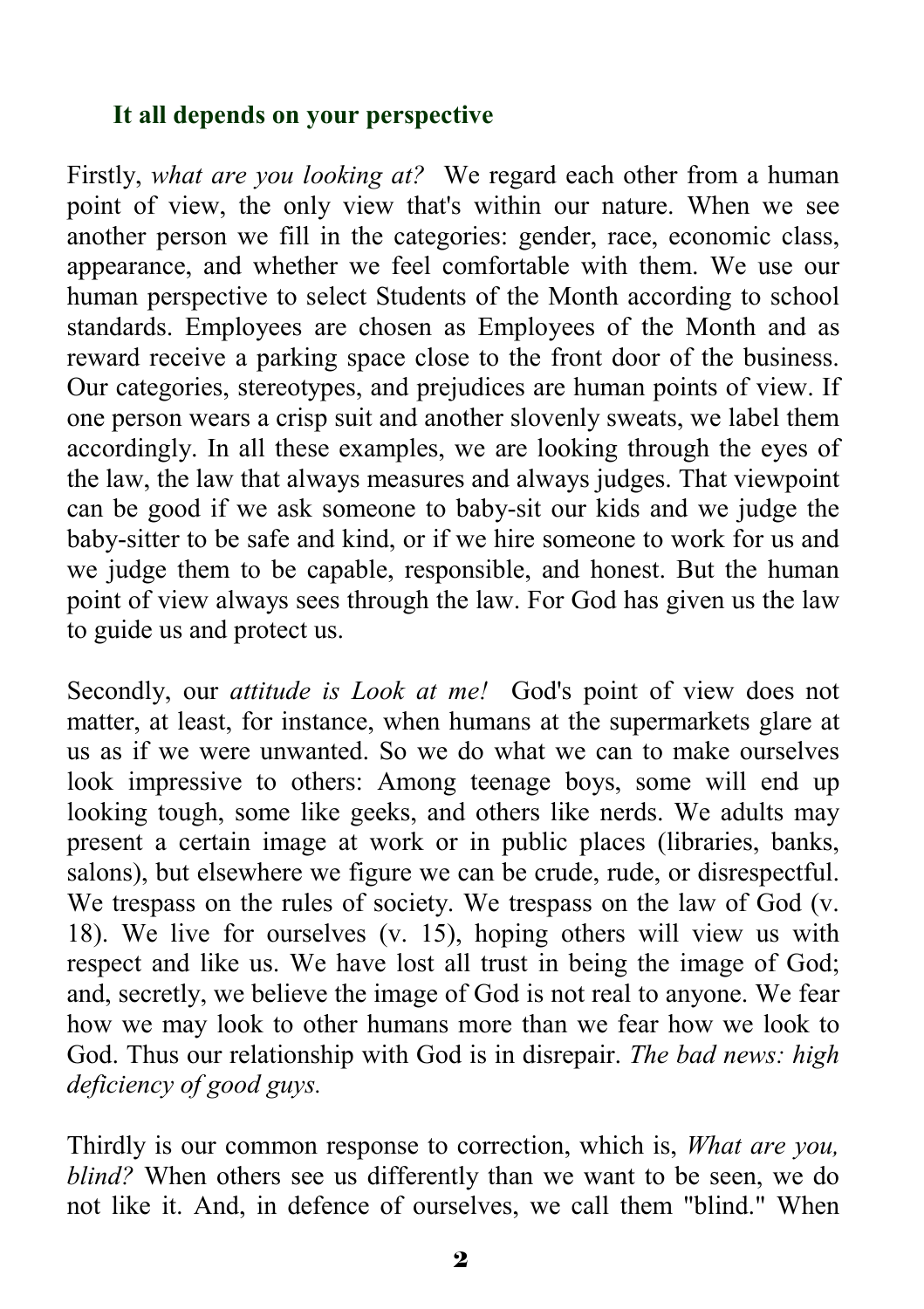God sees us as we truly are we get upset and oppose God's view of us because we feel God is looking at us according to the law. The law perceives us to be broken sinners. Our trespasses are counted against us (v. 19). For this to change we require a different perspective.

#### **Now a completely perspective**

*Look at that!* The surprising good news is that God, out of grace reconciles us to himself through Christ. In his death the old is gone (v. 17) and in his rising we are the new creation (v. 17) reflecting God's very goodness ("righteousness," v. 21). Moreover, we are no longer opposed to God but reconciled. Put another way we now *Look good*. Our old looks have passed away (v. 17). We now look like Christ, which is good enough. We now enjoy a new mission in life. Instead of worrying about how we look to others, we share the message of reconciliation with others (v. 19).

We no longer regard each other from a human point of view. We look with Christ's point of view: the view of forgiveness. When we wake up in the morning, we donut just think about how we should look for work, but how can we look like ambassadors for Christ today. We are ambassadors as we care for those we work with on the assembly line, when we respect others at the grocery store, etc. Whether we are in suits or jumpers we are now the same body wonderfully and awesomely made.

As we enter the final moments of Easter, let us remember that it is for this reason that we have the season. The beauty of a body that is functioning properly cannot be hidden. The beauty of a church where all are in tandem cannot be covered under a bushel. Soon those within and without do realise something new and exciting about people they have always seen. They gain an exciting view of who we are as the true image of God is reflected on and refracted from us. Could this be the magic formulae that the world is waiting for to start trooping back home, in the church where they belong? Something to ponder over this reflective period, wont you?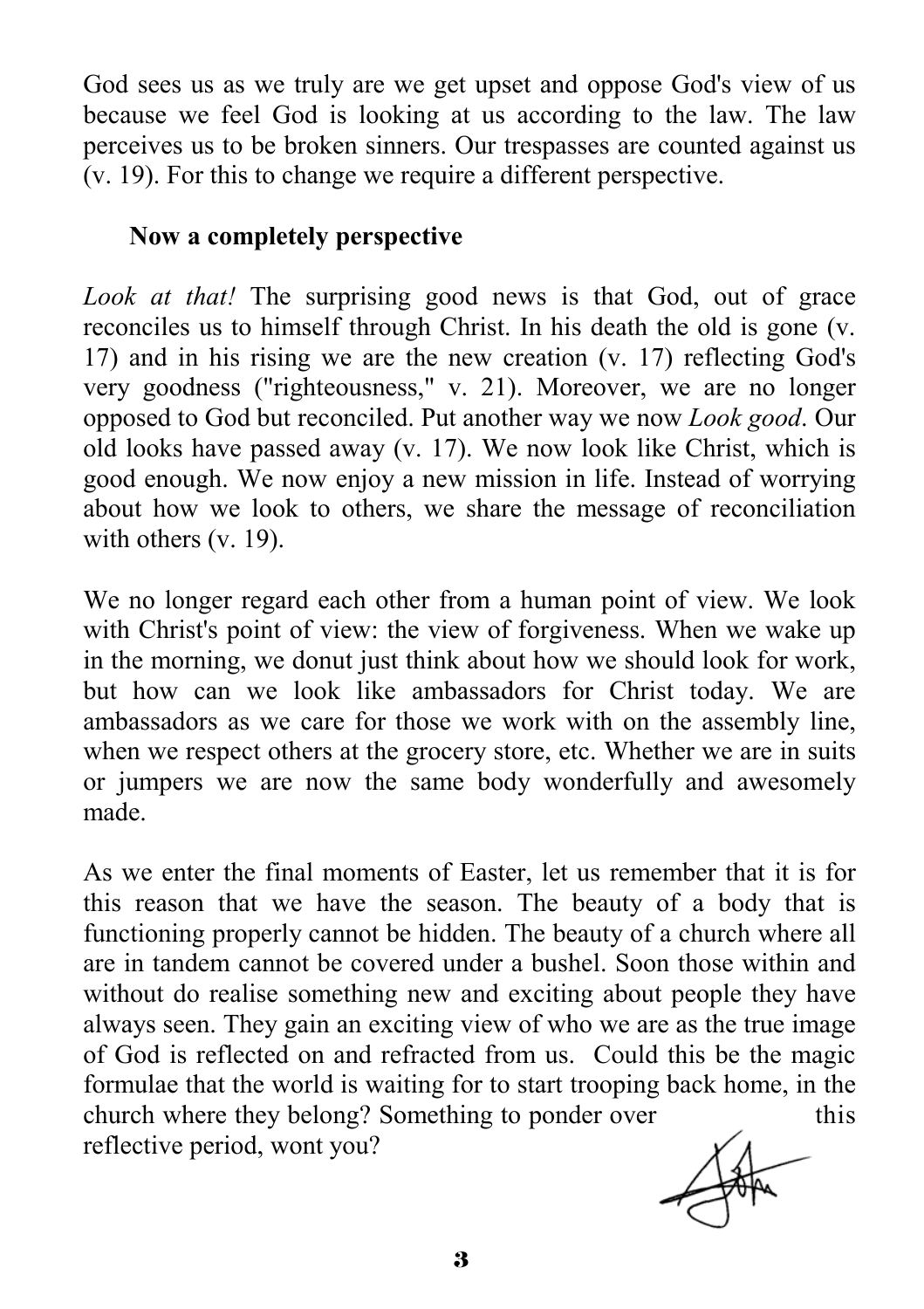## WOMAN'S WORLD DAY OF PRAYER

The Woman's World Day of Prayer fell on Friday 2nd March. This year's service was put together by the Christian Women of Paraguay and had the title "United Under God's Tent". A morning service was held at St. James' Church, an afternoon service was arranged for the Alexandra House residents and an evening service will be held at the Salvation Army Citadel.



A huge "Thank you" to Karen Smith for reading at the St. James' Service; to Joan Harding, Moira Bailey, Pauline Riley and especially Tony Loft for leading and giving the afternoon address at Alexander House; to Jo and Emily Passfield for the evening readings and Pauline Riley leading the Salvation Army Citadel: to Derek Heaton for showing the Paraguayan film slides at each of the three services and to Margaret Redway for playing the piano at Alexander House.

Well done to all of you . It was also good to see one or two folk from our congregation at the St. James' Service. My grateful thanks to all of you.

*Mary Heaton* 

 $< 0 >$  ——

#### *IF ONLY …*

If all the Lukewarm members would fire up,

All the gloomy members would cheer up,

All the estranged members would make up,

All the gossipy folk would shut up,

All the true believers would stand up,

All those on the roll would show up

To honour Him who was lifted up,

You would have the finest church in the world.

 *Anon*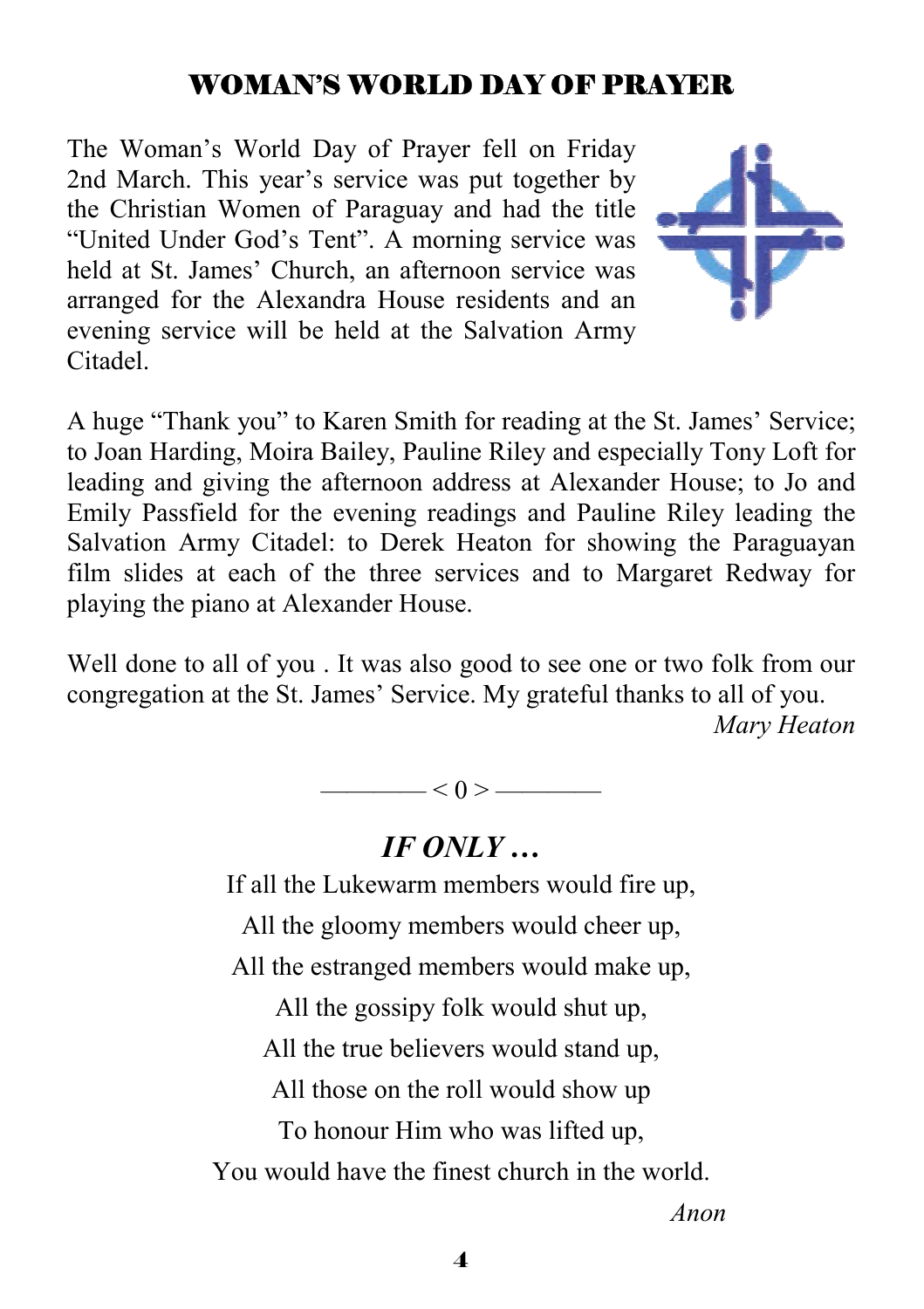## A LETTER FROM BARRIE TABRAHAM WIMBLEDON CIRCUIT SUPERINTENDENT

Dear Friends



It's a year since I began these quarterly letters, but there is more Circuit news than ever before, and a number of forthcoming events only serve to serve to remind us of how important the Circuit is as a unit of ministry and mission.

 But first, as far as Methodists, we would want to emphasise that this year, 2007, marks the 300<sup>th</sup> anniversary of the birth of **Charles Wesley**. Much has already appeared in the pages of the 'Methodist Recorder'; new book son Charles Wesley have been or are being published this year – though I have copies of my own introduction, *Brother Charles*, if you want to find out more about this remarkable man and his contribution to Methodism and the wider Church.

On **September 30<sup>th</sup> at 6.30pm** we shall be holding our own celebration – a special Circuit Service at Raynes Park Church. This should be an inspiring occasion.

#### **New Churches!**

The three major building schemes are proceeding well, and likely to be joined by a fourth at **Martin Way**, who are in the initial planning stage of adapting the front of the church so that it will become more accessible to the street. Exciting news!

**Wimbledon's 'Beacon Project'** is most advanced, and by the time many of you read this letter, the congregation will have started to use the new building, and Share Jesus International the top floor. The members invited us to all come and see the new buildings for ourselves on Saturday  $24<sup>th</sup>$ and Sunday  $25<sup>th</sup>$  March. The official dedication will be on  $27<sup>th</sup>$  May, and the offertory at the service will go to the Beacon Project – which is badly in need of financial support, owing to the fact that several sources of funding which were either anticipated or promised have not been forthcoming. I encourage you all to be as generous as possible.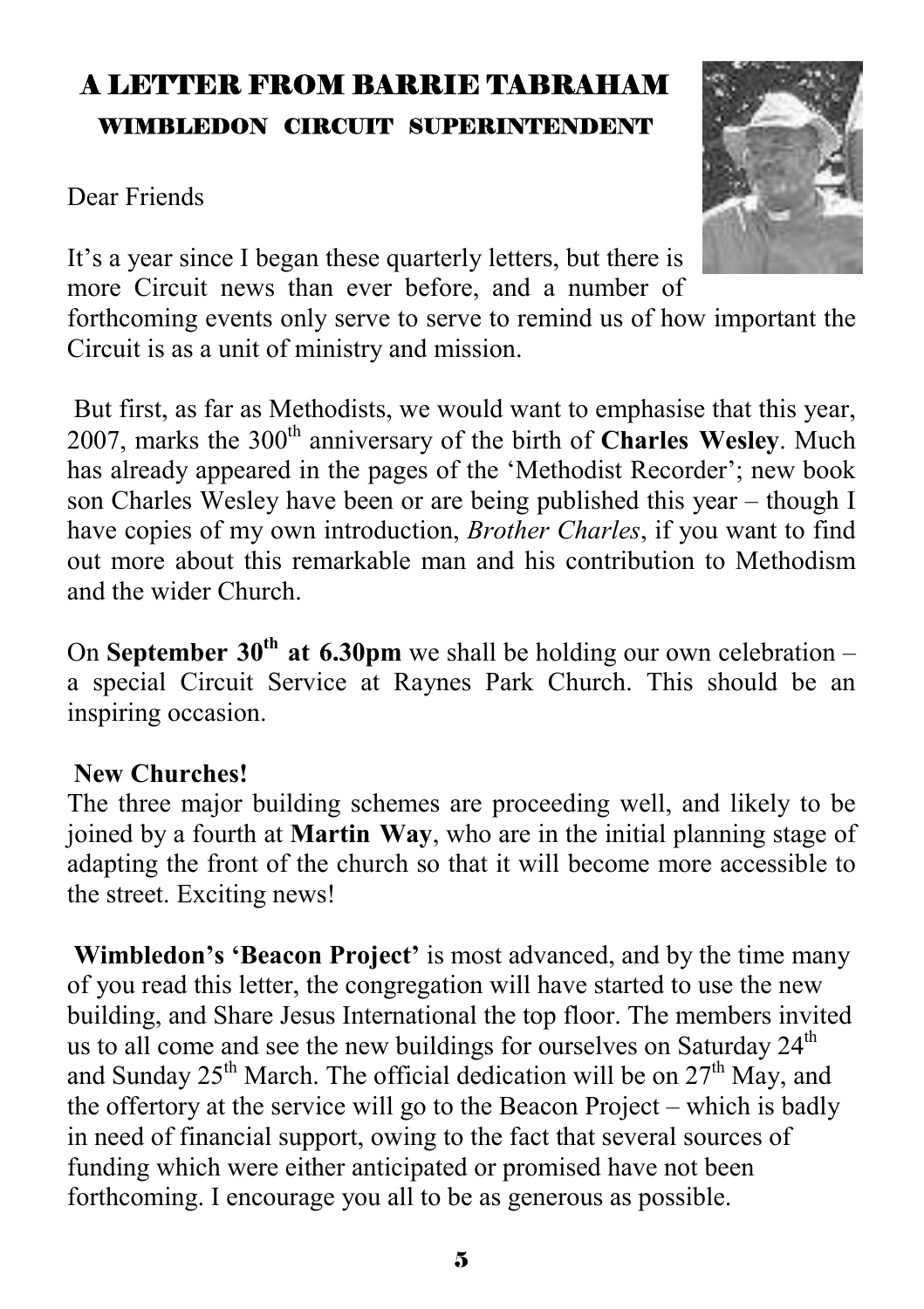The **'Future Links'** project at **Worcester Park** is well underway, and the congregation are now confined to the church building itself. All the remainder of the premises are either being renovated or extended, so that – to borrow a phrase from the world of computing – Christ Church with St Philip may have a better interface with mission to the local community. We have provisionally arranged for an 'opening party' on Saturday 22<sup>nd</sup> September, but this date may need to be revised. The re-dedication of the whole building, including the church itself, will probably be at Pentecost in 2008.

**Ruxley Church** – which will see a major development on the present Methodist and Anglican sites, is still in the planning stage, but a management group meets regularly, fund-raising has begun and details are starting to take firmer shape. Watch out for further news.

 And – lest you feel we're becoming 'property orientated' – **Valerie Smith** from Wimbledon is planning a **Circuit Quiet Day** and will be circulating details soon of the date and place.

#### **The Quarterly Preaching Plan**

A word to our preachers. You will see that I have asked for your requests for the next quarter by the earlier date of *April*  $I^{st}$ , not the beginning of May, since we shall be plan-making a month earlier, owing to the changeover to a Preaching Plan that follows the Connexional, rather than the calendar year. Thank you for bearing with us!

#### **People in the news**

Work commitments (which include a great deal of evangelism with young people) have made it necessary for **Andy Frost** to take a pause in both his *Faith & Worship* studies and his preaching commitments to the Wimbledon Circuit for a few quarters. However . . .

 . . . We welcome **David Somers** to the Circuit, a local preacher 'On Trial' working full-time for Share Jesus International. Good to have you with us, David!

 Congratulations to **Tony Loft** who has now come On Trial as a local preacher. May God bless your future ministry, Tony.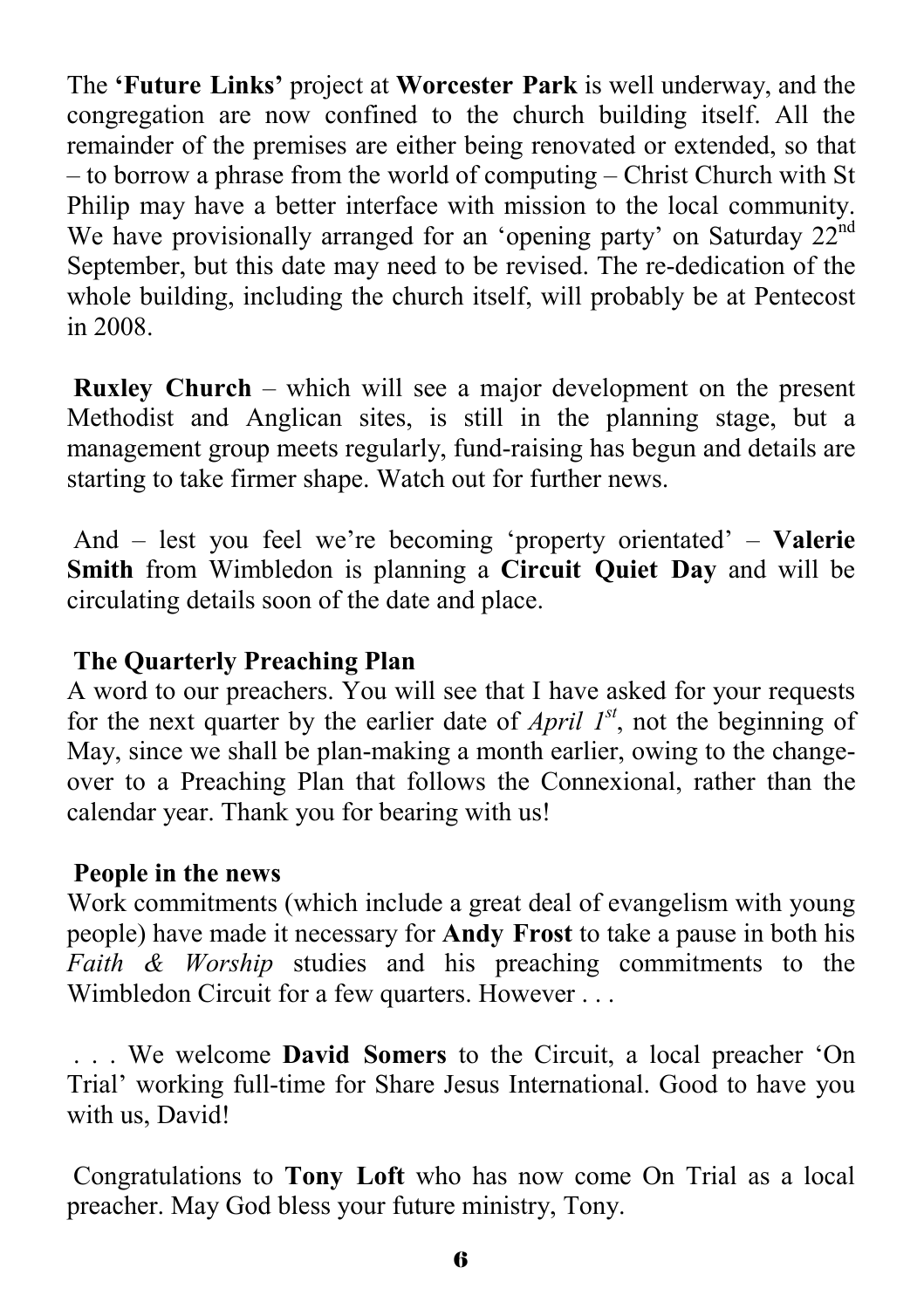We are pleased that **Diana Pinchin** has been given a note to preach; her mentor will be Rev Margaret Adams. May God guide her in her journey as a preacher and give her joy and fulfilment in her work.

 Some of you will know **Bill Lindop** from Woking & Walton Circuit, "Mr Gambia" as he is affectionately known. You will be pleased to hear that, for a quarter of a century's service to the people of The Gambia, Bill was awarded an MBE in the New Year's honour's list – thoroughly deserved.

Some important dates for your diaries:

- = Saturday 21st April 10.00 am **Spring Synod** at Westminster Central Hall.
- = Thursday 17th May **Preacher's Meeting** at 8.00 pm at Wimbledon, when on this occasion we shall be joined by local preachers from the Kingston Circuit.
- = Sunday 27th May at 4.00 pm the **Circuit Service** to rededicate the new church at Wimbledon – a major celebration at which many friends, both old and new, will be present.
- $\mathbf{\hat{T}}$  Monday 18<sup>th</sup> June **Circuit Meeting** at (7.00 pm for 7.30) pm) at Wimbledon
- $\mathbf{\hat{T}}$  Tuesday 24<sup>th</sup> July 1<sup>st</sup> group return to **Kenya**
- $\mathbf{\hat{T}}$  Tuesday 7<sup>th</sup> August 2<sup>nd</sup> group leave for **Kenya**
- = Saturday 8th September 10.00 am District **Autumn Synod** at Westminster Central Hall
- $\mathbf{\hat{F}}$  Saturday 22<sup>nd</sup> September 4.00 pm provisional date for the re-opening of the premises at Worcester Park
- = Sunday 30th September 6.30 pm at Raynes Park **Circuit**  Service to mark the 300<sup>th</sup> anniversary of the birth of Charles Wesley

 Finally a reminder that the April/May/June plan will be followed by one covering the quarter June [again]/ July/August, and thereafter we follow the Methodist Year.

Peace be with you all.

*Barrie*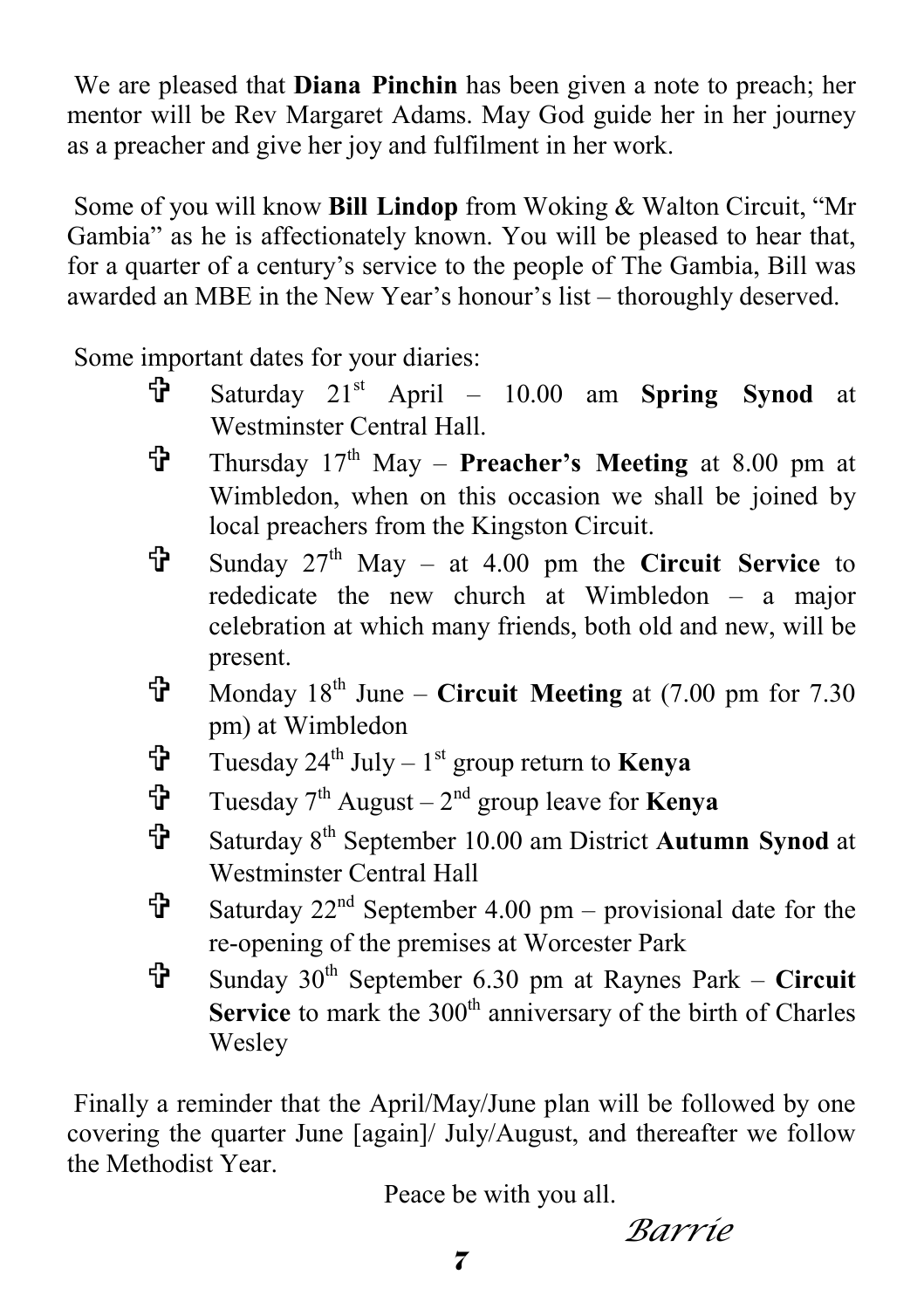#### MENS SUPPER CLUB

As previously mentioned, the members of the Men's Supper Club are fundraising with the aim of raising one thousand and seventy-three pounds before November. This, via the Bible Lands, will provide enough to build a house in the poorest part of Egypt.

We have already made two hundred and fifty pounds towards our target. Money we raise over and above our target will go to the Rafiki Trust for the ongoing work in Kenya. Here is a date for your diary – SATURDAY  $19<sup>th</sup>$  MAY when, from 11am until 2pm The Supper Club will be holding a LUNCH-TIME MARKET.

Please support us on this occasion if you possibly can. We shall look forward to seeing you.

 *Bill Cox* 



#### AN INVITATION ………..

 When we moved last year, the last thing we were thinking about was this year's birthdays, but for Jan it's one of those special ones!

 If we were still in London, we would have wanted to celebrate this with as many friends as possible, and it has been difficult to decide what to do. We both feel uncomfortable about inviting people to travel two hundred miles without being able to offer accommodation, but on the other hand, we want everyone to feel welcome if there is any way they can arrange it! After a lot of discussion, we have decided to defer the fun from the birthday date to the Spring Bank Holiday weekend  $(26<sup>th</sup> – 28<sup>th</sup>$  May) and offer an open invitation. This date would mean that some people might be on holiday – or might like to arrange to be! – and would be able to spend some time here. It's a long way to come, we know, but it's a beautiful area and B&B, hotel, caravan and camping accommodation is plentiful.

We are having an "open house" from 3-00pm until midnight on Sunday,  $27<sup>th</sup>$ . May. The afternoon will be filled with Devon cream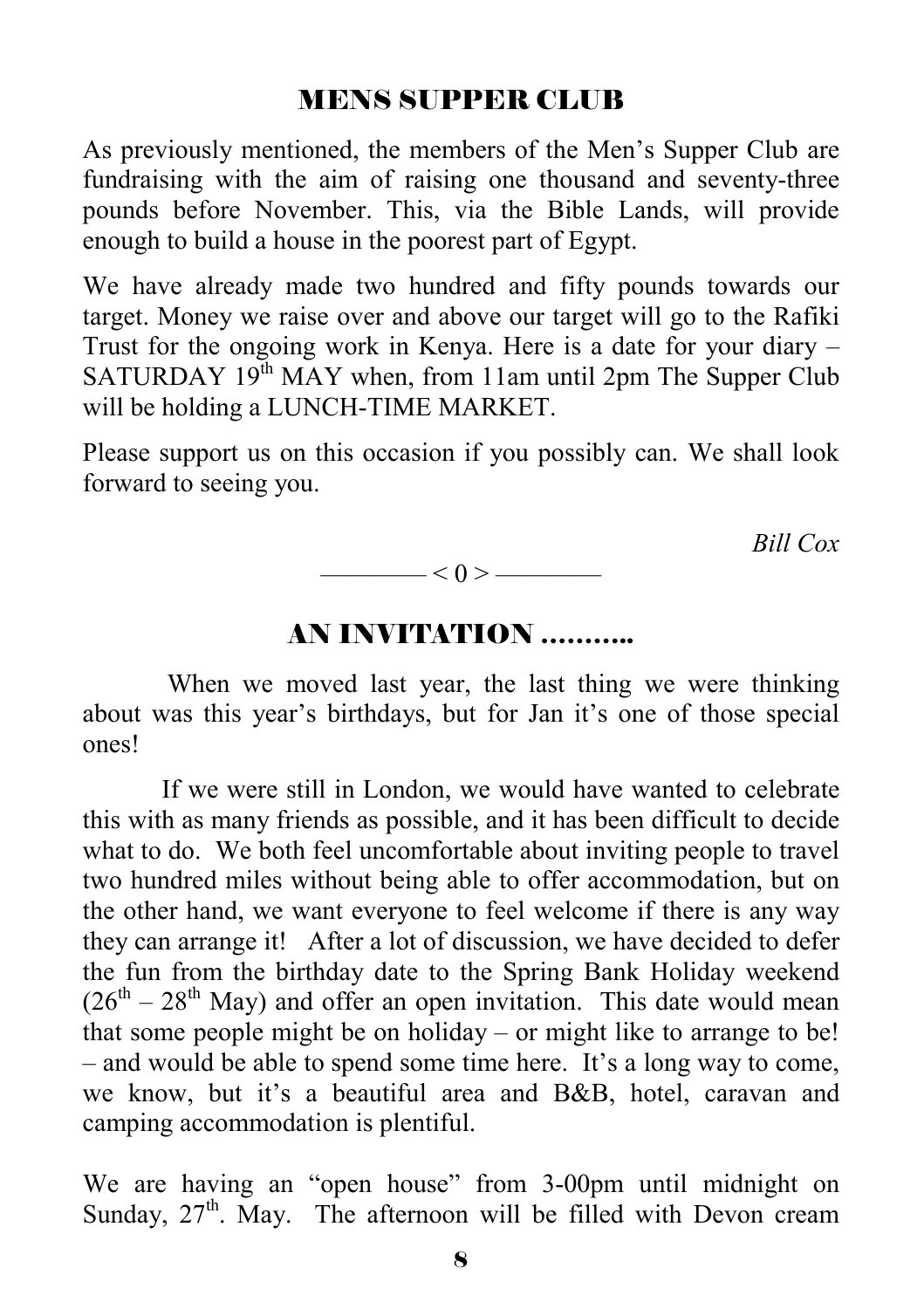teas, and a buffet supper will be served during the evening. You are warmly invited to come for either or both!

We think of you all often, and hear news from many sources. We are still settling here and at the moment are surrounded by builders. (We are assured they will be finished by the end of May!!) Mum has had her pacemaker renewed today and is doing well. Both she and Auntie Bet are enjoying the area.

Please let us know if you are able to visit us – either on  $27<sup>th</sup>$  or at any other time.

Blessings! Bob and Janet

The Farmhouse, New Parks Farm, Belle Hill, Kingsbridge, TQ7 1NJ

janethamblin@btinternet.com bobjanham@hotmail.com





## BON-VOYAGE GWEN

 $\leq 0$  >  $\leq$ 

The message of the good Friday is about incarnation which means becoming as one and dwelling among people not originally your own. Jesus did that and asked us to take opportunities to do so. Gwen Wildman from Martin Way Methodist Church is going out to Kenya to stay among the locals for 2 months. Gwen is a nurse by profession and so she will explore whilst there on how she and us can partner in this area of health care.

Gwen will be dearly missed at Martin Way but we are pleased to release her to this great calling. We would also ask that the churches around can keep her in constant prayers that she may discover God's will during her sojourn among the Kenyan villagers.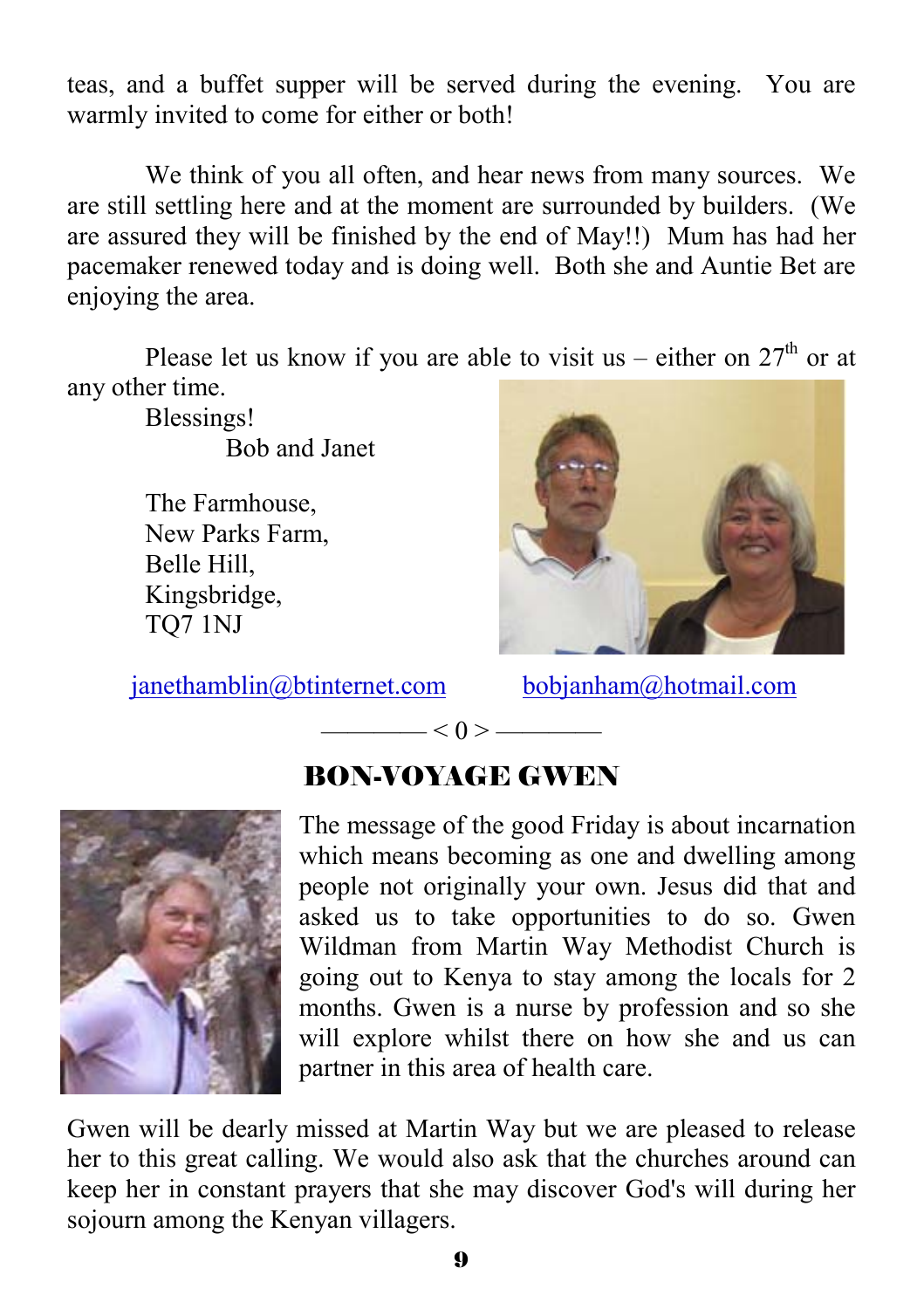#### **DID YOU FIND THIRTY BOOKS OF THE BIBLE?**

 Last month Graham Currie supplied a very nice puzzle for us, believe it or not there were thirty books of the Bible hidden in the paragraph. They are listed below and to help you further they are also highlighted in the paragraph.

How many did you manage to find?

| <b>Old Testament</b> |                | ╬ | Lamentations         | ╬ | John           |
|----------------------|----------------|---|----------------------|---|----------------|
| ╬                    | Genesis        | ╬ | Daniel               | ╬ | Acts           |
| ╬                    | <b>Exodus</b>  | ╬ | Hosea                | ╬ | Romans         |
| ╬                    | <b>Numbers</b> | ╬ | Joel                 | ╬ | Timothy        |
| ╬                    | <b>Judges</b>  | ╬ | Amos                 | ╬ | <b>Titus</b>   |
| ╬                    | Ruth           | ╬ | Nahum                | ╬ | Philemon       |
| ╬                    | Samuel         | ╬ | Malachi              | ╬ | <b>Hebrews</b> |
| ╬                    | <b>Kings</b>   |   | <b>New Testament</b> | ╬ | <b>James</b>   |
| ╬                    | Chronicles     | ╬ | Matthew              | ╬ | Peter          |
| 铅                    | <b>Esther</b>  | ╬ | Mark                 | ╬ | Revelation     |
| ╬                    | Job            | ╬ | Luke                 |   |                |

This is **a mos**t re**mark**able puzzle. It was found by a gentleman in an aeroplane pocket, on a flight from Los Angeles to Honolu**lu, ke**eping him occupied for hours. He enjoyed it so much, he passed it on to some friends. One friend from Illinois worked on this while fishing from his **john**boat. Another friend studied it while playing his ban**jo. El**aine Taylor, a columnist friend was intrigued by it and she mentioned it in her weekly newspaper column. Another friend **judges** the **job** of solving this puzzle so involving, s**he brews** a cup of tea to help her nerv**es. Ther**e will be some names that are really easy to spot.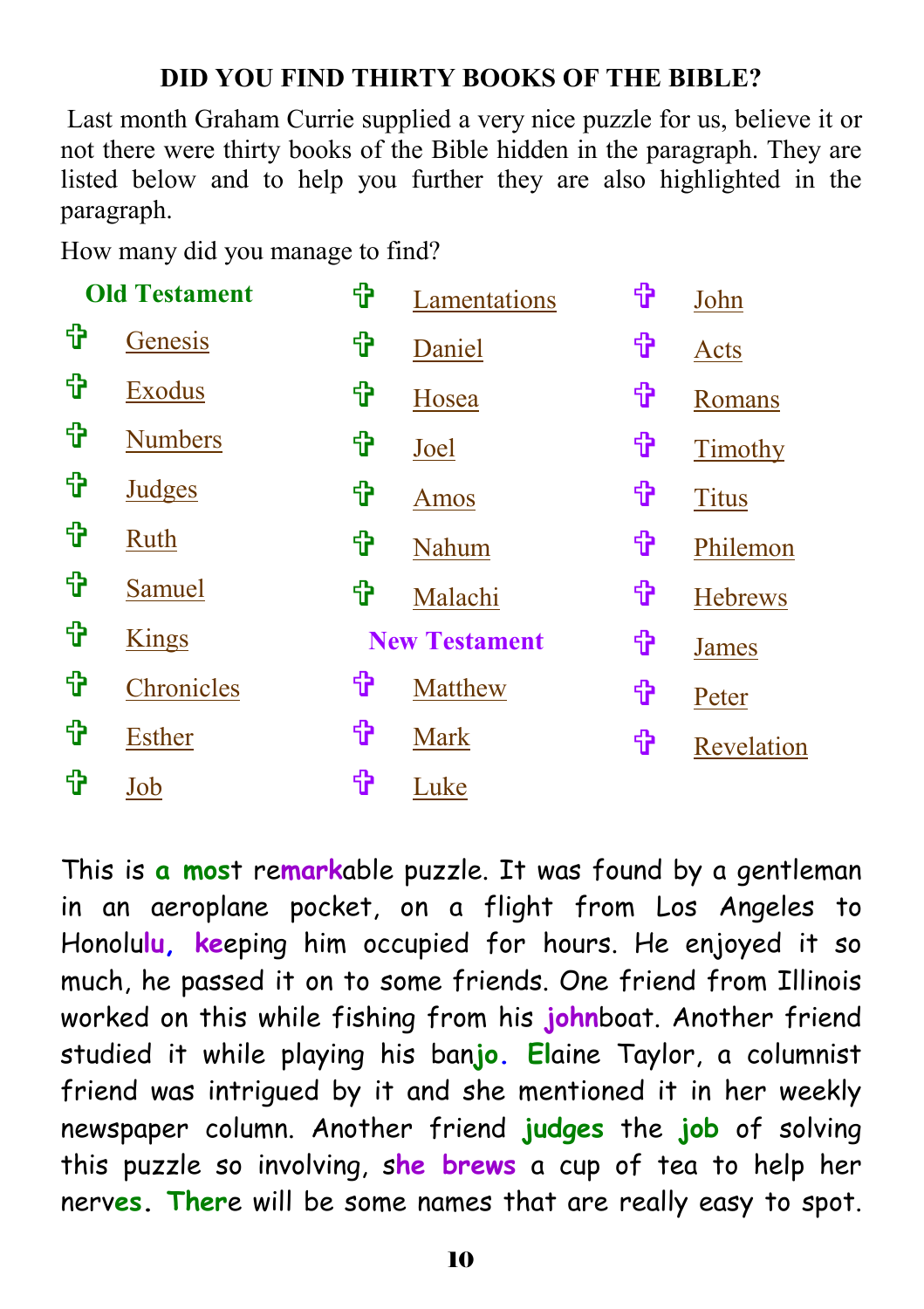That's a f**act. S**ome people, however, will soon find themselves in a **jam, es**pecially since the book names are not necessarily capitalised. T**ruth**fully f**rom ans**wers we get, we are forced to admi**t, it us**ually takes a minister or scholar to see some of the**m at the w**orst. Research has shown that something in our **genes is** responsible for the difficulty we have in seeing the books in this paragraph. During a recent found-raising event, which featured this puzzle, the Alpha Delta **Phi lemon**ade booth set a new sales record. The local paper, the **Chronicle, s**urveyed over 200 patrons who reported that this puzzle was one of the most difficult they had ever seen. As **Daniel** Huna**na hum**ble puts it, the books are all right here in plain view hidden from sight. T**hose a**ble to find them will hear great **lamentations** from those who have to be shown. One **revelation** that may help is that books like **Timothy** and **Samuel** occur without their **numbers**. Also keep in mind that punctuation and spaces in the middle are nor**mal. A chi**pper attitude will help you com**pete r**eally well against those who claim to know the answers. Remember, there is no need for a mad **exodus**; there really are 30 books of the Bible lur**king s**omewhere in this paragraph waiting to be found.



#### GARDENING DAY

 $< 0 > \underline{\hspace{1cm}}$ 

Many thanks to all those who came along to help with the Gardening over the two Saturdays in March, the 17th and the 24th.

Those who came to the latter were also rewarded by being able to stay for the Big Brunch, which was excellent.

*Pauline Riley*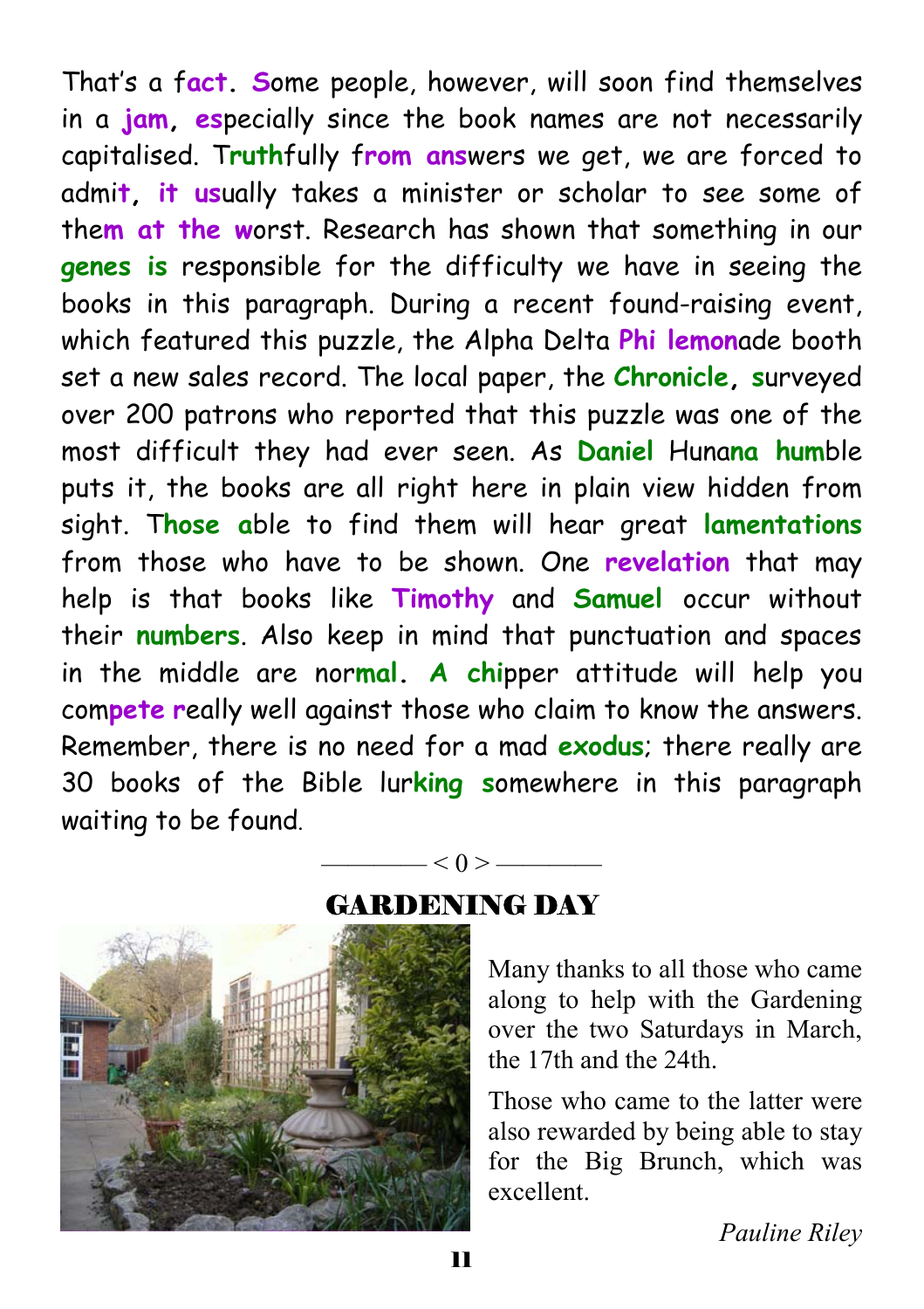Come and sing your favourite Charles Wesley hymns for





**in** 

#### **WESLEY'S CHAPEL, LONDON**

**on** 

## **BANK HOLIDAY MONDAY 28th MAY 2007**

The **BBC** will be recording in **WESLEY'S CHAPEL**, 49 CITY ROAD, LONDON EC1Y 1AU, the 'Mother Church of World Methodism' on **Monday 28th May**  and invites anyone who can sing (especially if you sing soprano, alto, tenor or bass) to join us for this exciting television event.

#### **Choir Rehearsal**

#### **Monday 21st May 7pm-9.30pm**

Songs of Praise conductor **Paul Leddington Wright** will conduct this essential rehearsal - an enjoyable evening and a chance for all singers to properly prepare for the television recording.

#### **Television Recording**

### **Bank Holiday Monday 28th May 7pm-10.30pm**

The hymn singing will feature in two future editions of *Songs of Praise*.

The first is due to be shown on BBC1 on Sunday  $14<sup>th</sup>$  October and will feature interviews with people who've studied the lives of those closest to Charles Wesley. The second, to be broadcast the following week, will feature the stories of those whose lives have been changed by his hymns.

To guarantee a seat (and help the BBC gauge numbers) you will need to apply for a **free ticket – ideally before Monday 21st May**. Apply by:

| Post: Songs of Praise (Wesley's Chapel) | Telephone: Call the <i>Songs of Praise</i> |
|-----------------------------------------|--------------------------------------------|
| Room 5012, BBC, Oxford Road             | ticketline (0161 244 3473) and             |
| Manchester M60 1SJ                      | leave a short message including            |
|                                         | your name and telephone number             |
| E-mail: songsofpraise@bbc.co.uk         | and someone will call you back.            |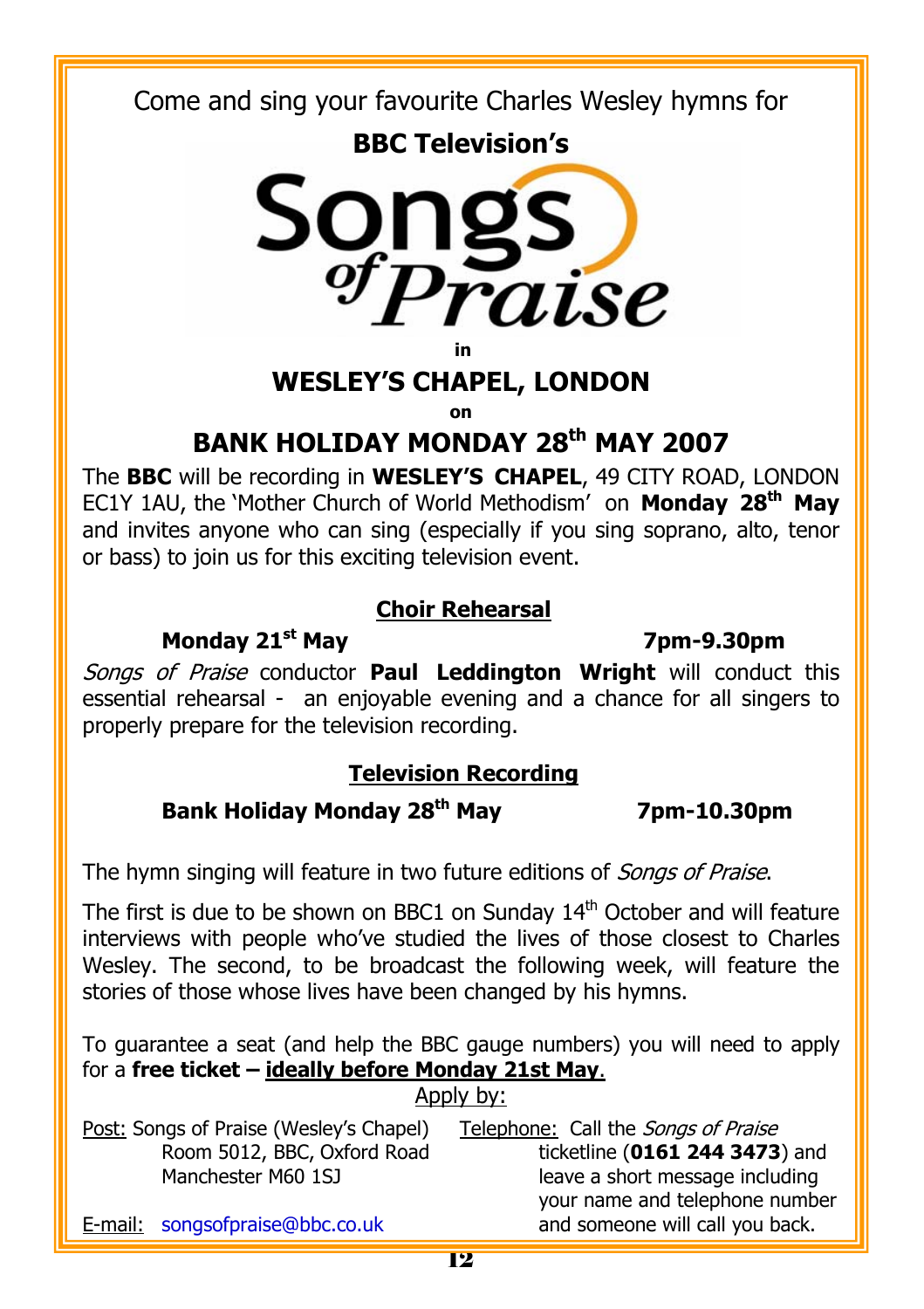## THOUGHT OF THE MONTH - APRIL 2007



I had something all ready to take to a friend today. Half-way on my journey and to late to turn back, I realised that I had left something at home. Of course I was annoyed with myself. I had not done in on purpose but the act of forgetfulness was mine. There was no possible way that I could blame someone else.

Have you noticed that accidents don't happen anymore? When something goes wrong nowadays we are encouraged to look around for someone to blame, preferably someone we can sue for damages. If we fall over in the street we blame the council for not maintaining the pavement properly; it couldn't be our own carelessness, could it? Yet if we are honest with ourselves all we have to do when something goes wrong and we are seeking someone to blame is to look in the mirror.

The whole thing is very one-sided. It is only when things go WRONG that we look for someone to blame. What about when things are going RIGHT with us, when good things are happening? Should we not think about who is responsible and thank them? We are too eager to complain but nit as ready and willing to give thanks and praise where praise is due. All of us have far more to be thankful for than to moan about. In church we give thanks and praise to God, and rightly so.

But many people we have contact with in our daily lives deserve our thanks too. A word of thanks and praise can make a world of difference to someone's day. A "thank you" always does good, both to the recipient and the giver. Like a smile given away, a word of thanks has a rewarding boomerang effect and neither leave us poorer for having given them. Just the reverse in fact!

*Bill Cox*

$$
\underbrace{\hspace{2.5cm}} <0> \underbrace{\hspace{2.5cm}}
$$

We have Junk Mail, Snail Mail, and E-Mail But the best we can offer to God is **Kneel Mail**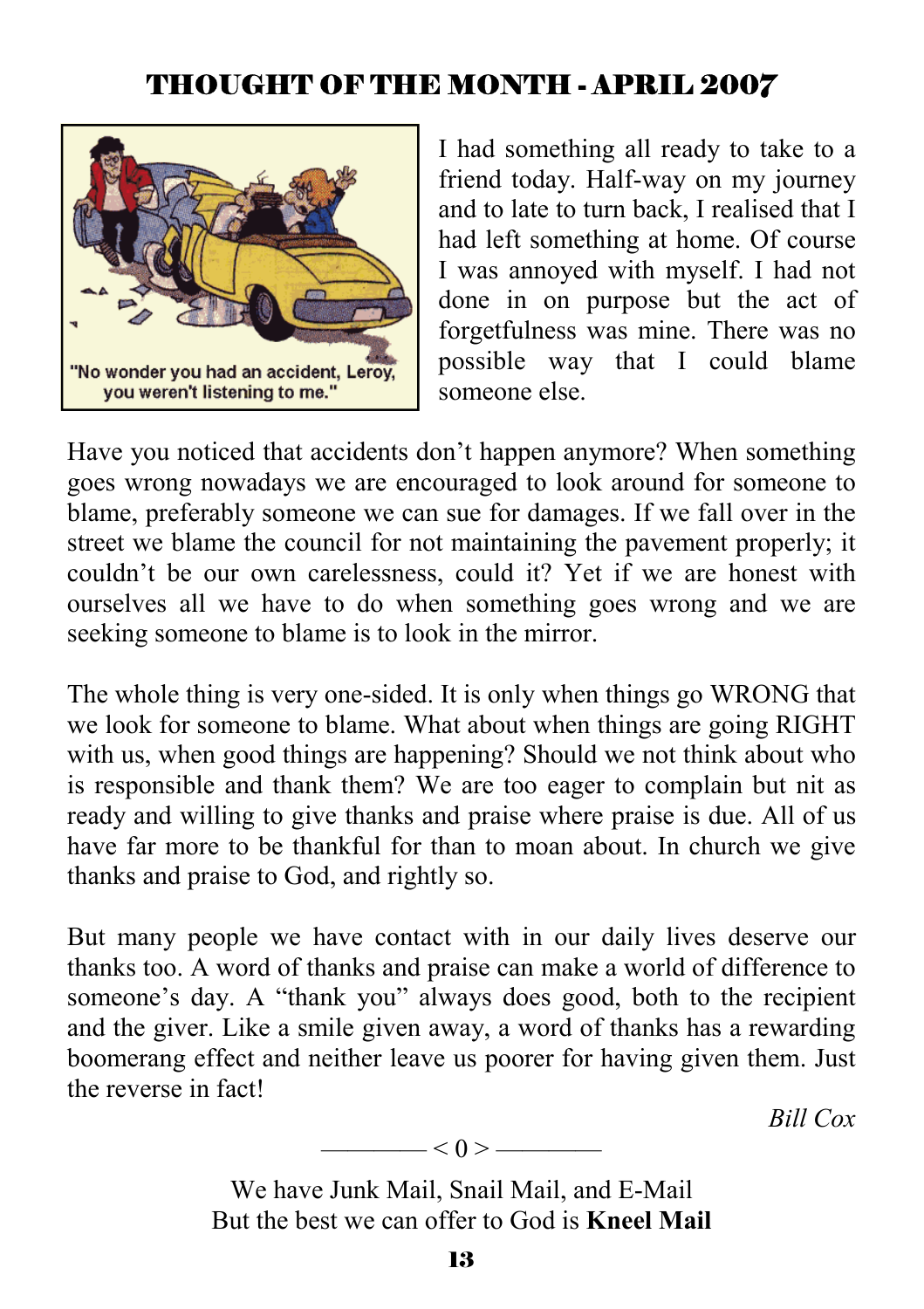A MARANA MARANA MARANA MARANA MARANA MARANA MARANA MARANA MARANA MARANA MARANA MARANA MARANA MARANA MARANA MAR Be Thankful Be thankful that you don't already have everything you desire, If you did, what would there be to look forward to? Be thankful when you don't know something For it gives you the opportunity to learn. Be thankful for the difficult times. During those times you grow. Be thankful for your limitations Because they give you opportunities for improvement. Be thankful for each new challenge Because it will build your strength and character. Be thankful for your mistakes They will teach you valuable lessons. Be thankful when you're tired and weary Because it means you've made a difference. It is easy to be thankful for the good things. A life of rich fulfillment comes to those who are also thankful for the setbacks. GRATITUDE can turn a negative into a positive. Find a way to be thankful for your troubles and they can become your blessings.  $\sim$  Author Unknown  $\sim$ INNANNANNANNANNANNAN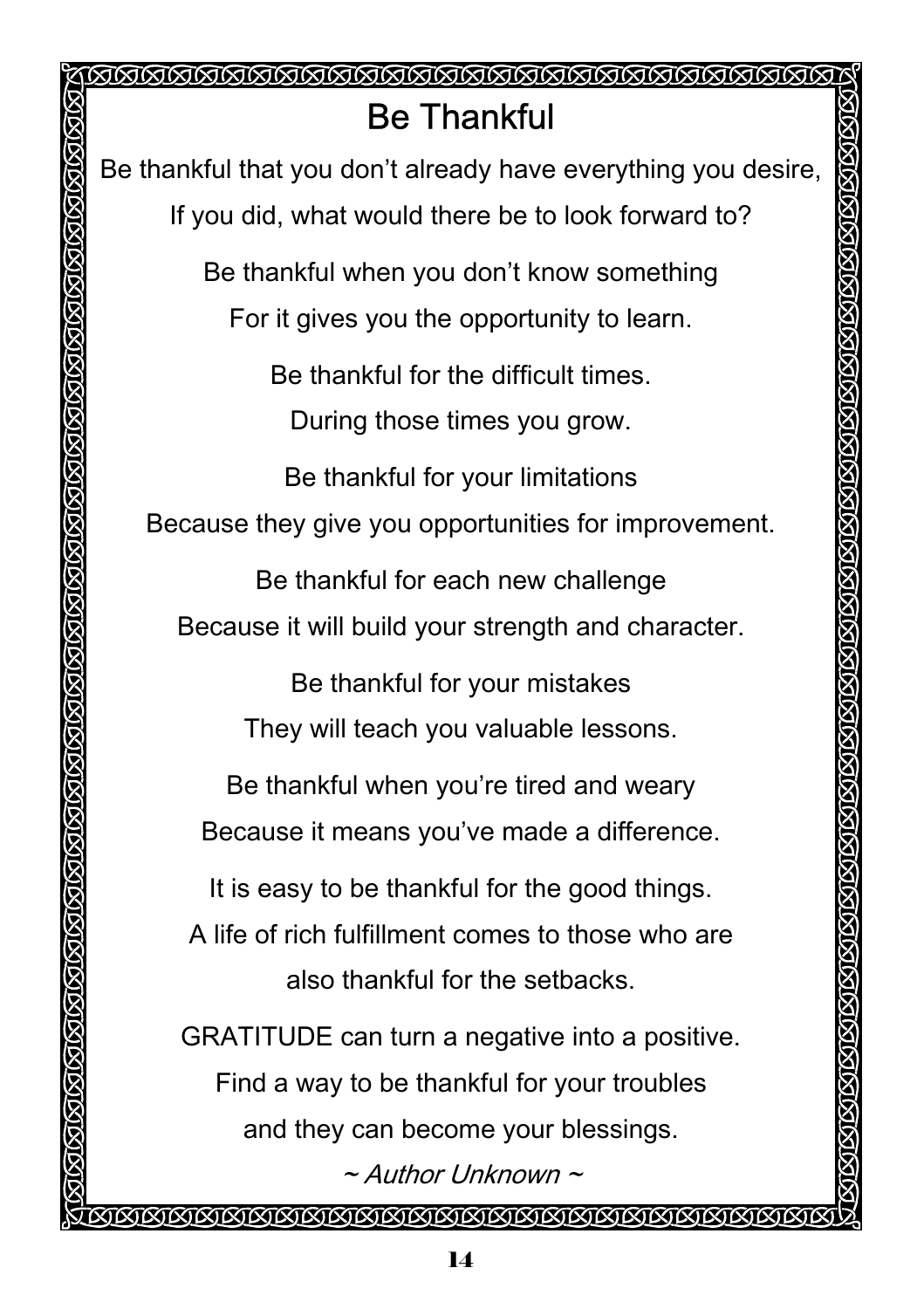## CHRISTIAN CARE ASSOCIATION CPAS FALCON CAMPS ~ SUMMER 2007

 With the politicians, the police and the media agonising over the disturbing youth culture of South London – gangs, drugs, guns, graffiti – support for young people in our borough has never been more important. *Christian CARE* is committed to supporting children and teenagers.

 Every year we invite about 14 young people aged 8 -13 to spend a week at a Falcon Camp run by the Church Pastoral Aid Society. These are at Halls Green, an adventure centre near Sevenoaks. There are exciting outdoor activities and outings, but as well as this time is set aside every day for Bible study and prayer. The young people make good friends, and there are often tearful farewells at the end of the week. The leaders are all committed Christians who want each camper to know that s/he is important and valued as an individual. They are prepared to show Jesus' love by giving extra time and attention especially to those who are withdrawn or whose behaviour is challenging.

When we ask a child to camp for the first time  $-$  as is the case this year with 8 year old C.... and her brother P...., aged 10, who come from a large and very needy family – we hope that we will be able to send them to camp for several years, so that they will grow in their understanding of the Christian faith. All the other campers have been to Halls Green at least once before.

 We ask members of churches to help us pay for the campers' fees, the Bible, pocket money and transport costs. Could you support this work? £7.00 would provide pocket money for one child for the week: £12.00 would pay for a Good News Bible; £20.00 would pay the transport cost for one child; £120.00 would pay the camp fee.

 If you would be able to contribute to the cost of the camps, please send a cheque made out to 'Christian Care Association' to the following address - Christian Care Association Camps Appeal, Main Office, St. Barnabas Community Centre, Thirsk Road, Mitcham CR4 2BD. If you would like to find out more about the work of Christian Care or you have any specific questions, please telephone me on 07932 628840).

*Bert Hyde*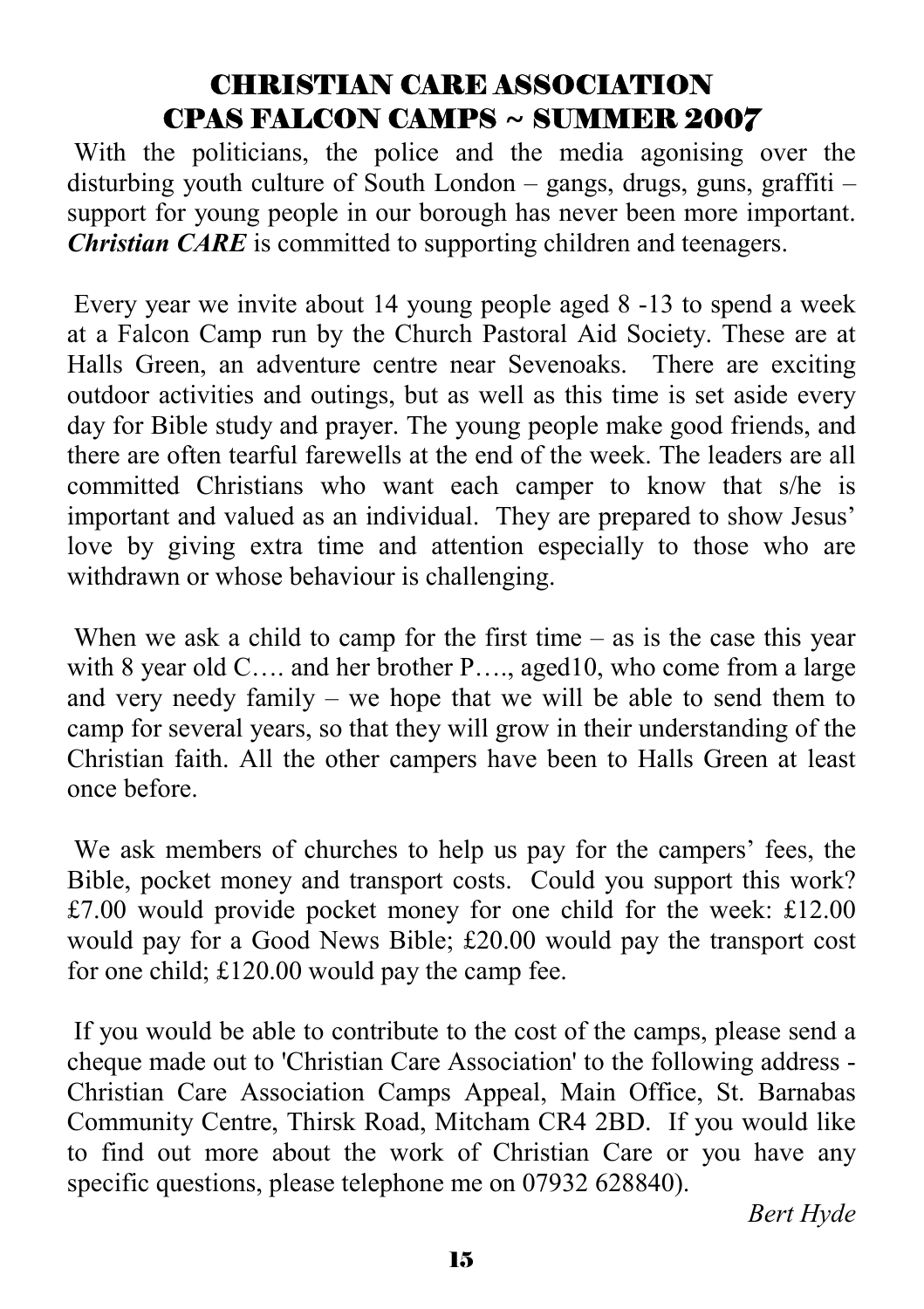# PUZZLE CORNER **Characters in the Gospels**

1. To which country did Mary and Joseph escape to when Herod killed all the babies in Bethlehem?

| Ammon | Moab |
|-------|------|
| Egypt | Edom |

- 2. John the Baptist ate...?
	- Milk and honey

Locusts and honey

Unleavened bread

Figs and pomegranates

3. The elderly widowed prophetess in Jerusalem, who saw Jesus as a baby was?

| Anna    | Rachel |
|---------|--------|
| Tabitha | Salome |

4. Jesus was what age when he was baptised?

25 30 33 35

5. Who said to Mary, "Blessed are you among women, and blessed is the fruit of your womb!"?

Joseph Elisabeth

- Zechariah Simeon
- 6. What gift did Salome ask for, after she danced for Herod?
	- Half the kingdom

John the Baptists dead body

John the Baptist's head

Money

- 7. What was Peter's profession? Fisherman Carpenter Tax collector Tentmaker
- 8. Which disciple looked after Mary, after the death of Jesus?

James Peter Simon John

9 What does the name "Matthew" mean?

The Lord is here

Gift of the Lord

Treasures of the Lord

The Lord is merciful

10. In which Gospel does Jesus state that he is the "Bread of Life?"

| Matthew | Mark |
|---------|------|
| Luke    | John |

11. How many silver pieces did Judas Iscariot betray Jesus for?

| 20 | 25 | 30 | 40 |
|----|----|----|----|
|    |    |    |    |

12. What was the name of James and John's father?

Zebedee

Alphaeus

Zecharias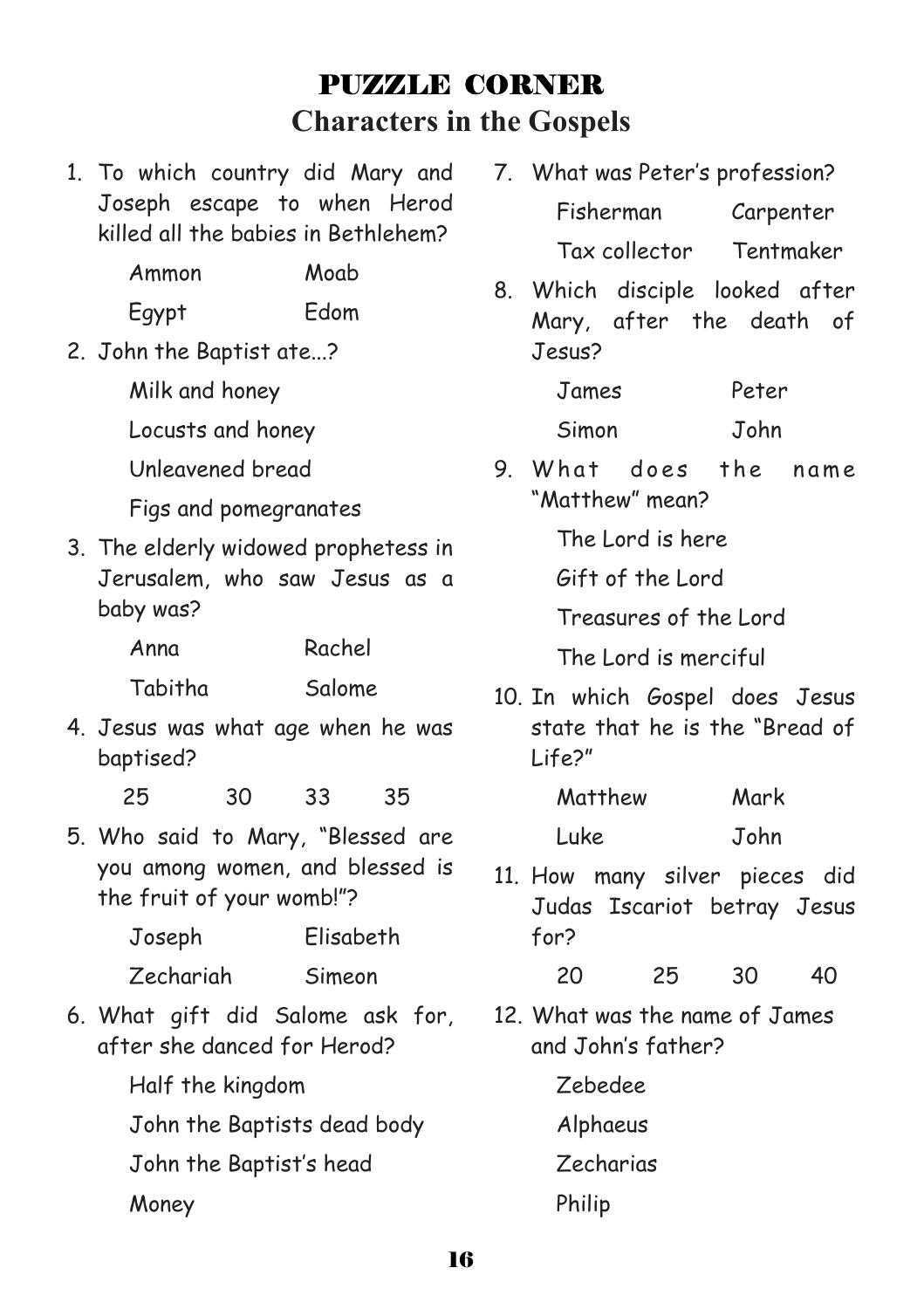- 13. What was the affl iction of Bartimaeus?
	- Deaf
	- Dumb
	- **Rlind**
	- Lame
- 14. Who was the father in law of Caiaphas, the high priest at the time of Jesus death?
	- Pontius Pilate
	- Justus
	- Julius
	- Annas
- 15. In what town did Martha and Mary live?
	- Bethlehem
	- Bethel
	- Bethany
	- Bethsaida
- 16. What proportion of his goods did Zaccheus give away to the poor?
	- Quarter
	- Third
	- Half
	- All
- 17. Who was Nicodemus?
	- A Pharisee
	- A Saduccee
	- A Scribe
	- A Zealot
- 18. Which ruler of the synagogue asked Jesus to heal his sick daughter?
	- James
	- Jairus
	- Nicodemus
	- Joseph
- 19. In what town did Jesus turn water into wine?
	- Bethany
	- Jerusalem
	- Cana
	- Capernaum
- 20. In the Sermon on the Mount, what did Jesus say would happen to the meek?
	- They will obtain mercy
	- They will be lifted up on high
	- They shall see God
	- They will inherit the earth



Answers Next Month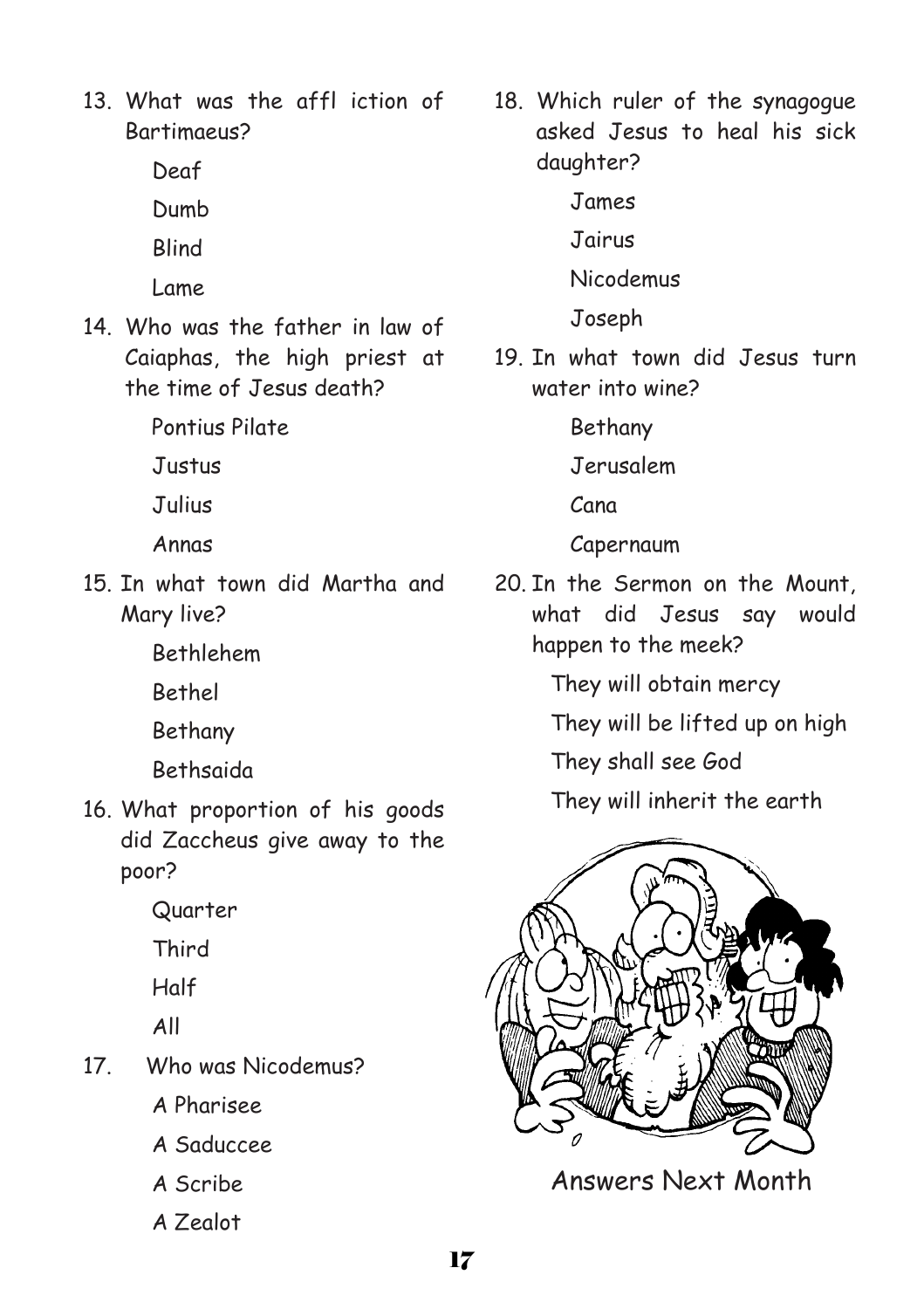# **CHURCH** DIARY



| Sun      | $\mathbf{1}$   | 10.30 am               | Palm Sunday Service led by Rev John Nyota  |
|----------|----------------|------------------------|--------------------------------------------|
|          |                | 6.30 pm                | Communion Service led by Rev John Nyota    |
| Mon      | $\overline{2}$ | 2.45 pm                | Fellowship                                 |
|          |                | 8.00 pm                | <b>Easter Evening Meditation</b>           |
| Tue      | 3              | $10-12$ noon           | Coffee and Chat                            |
|          |                | 8.00 pm                | <b>Easter Evening Meditation</b>           |
| Weds 4   |                | 7.45 pm                | Midways Group - Easter Meeting - Holy Week |
|          |                |                        | <b>Easter Evening Meditation</b>           |
| Thurs 5  |                | $8.00 \text{ pm}$      | Maundy Thursday Communion Holy Service at  |
|          |                |                        | Wimbledon Methodist Church                 |
| Fri      | 6              | 10.30 am               | Good Friday United Service at              |
|          |                |                        | Morden Park Baptist Church                 |
|          |                | from $2.00 \text{ pm}$ | Good Friday Picnic, Walks and Tea at       |
|          |                |                        | <b>Hurst Park</b>                          |
| Sun      | 8              | $6.00$ am              | Sunrise Service on Cannon Hill Common      |
|          |                |                        | Followed by a Breakfast back at the Church |
|          |                | 10.30am                | All Age Worship and Communion Service led  |
|          |                |                        | by Rev John Nyota                          |
| Tue      |                | 10 10-12 noon          | Coffee and Chat                            |
|          |                | 8.00 pm                | Time for Prayer                            |
| Fri      | 13             | $12.30$ pm             | Luncheon Club                              |
| Sun      | 15             | 10.30am                | Morning Service led by Mr Bill Cox         |
| Mon $16$ |                | 3.45 pm                | Fellowship                                 |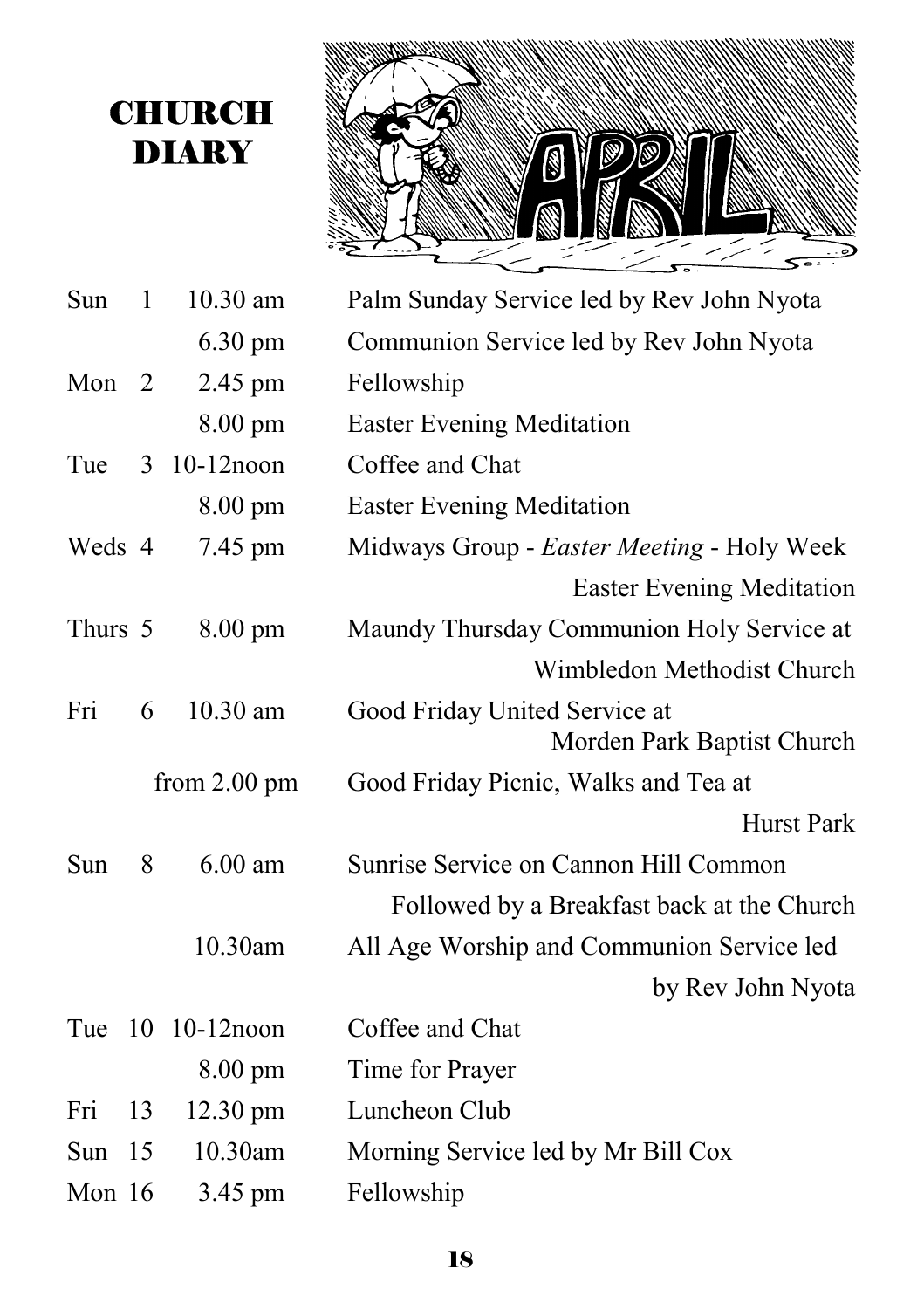| Tue      |    | $17 \quad 10-12$ noon | Coffee and Chat                                            |
|----------|----|-----------------------|------------------------------------------------------------|
|          |    | 7.30pm                | Men's Supper Club - Councillor Maxie Martin                |
|          |    | 8.00 pm               | Time for Prayer                                            |
| Weds 18  |    | 7.45 pm               | Midways Group - Jo Allan - A woman's eye<br>view of Prison |
| Sat      | 21 | 10.00am               | Spring Synod at Central Hall, Westminster                  |
| Sun $22$ |    | 10.30am               | Praise Service led by Rev John Nyota                       |
|          |    | 6.30 <sub>pm</sub>    | Bible Study led by Mrs Brenda Cannon                       |
| Mon $23$ |    | 3.45 pm               | Fellowship                                                 |
|          |    | Tue 24 10-12 noon     | Coffee and Chat                                            |
|          |    | $8.00 \text{ pm}$     | Time for Prayer                                            |
| Fri      | 27 | $12.30 \text{ pm}$    | Luncheon Club                                              |
| Sun $29$ |    | 10.30am               | Morning Service led by Rev Michael Meech                   |
| Mon $30$ |    | $2.45$ pm             | Fellowship                                                 |

*Please refer to the Website (www.martinway.org.uk) or Weekly Notice Sheet for any additional information* 

 $\leq 0$  >  $\qquad$ 

We wish all of those why celebrate a birthday this month a very



*Happy Birthday* 

and especially to:

**Celia Johnson on 4th April Rosie Randall on 10th April Kim Nyota on 16th April Phoebe Pallister on 29th April**